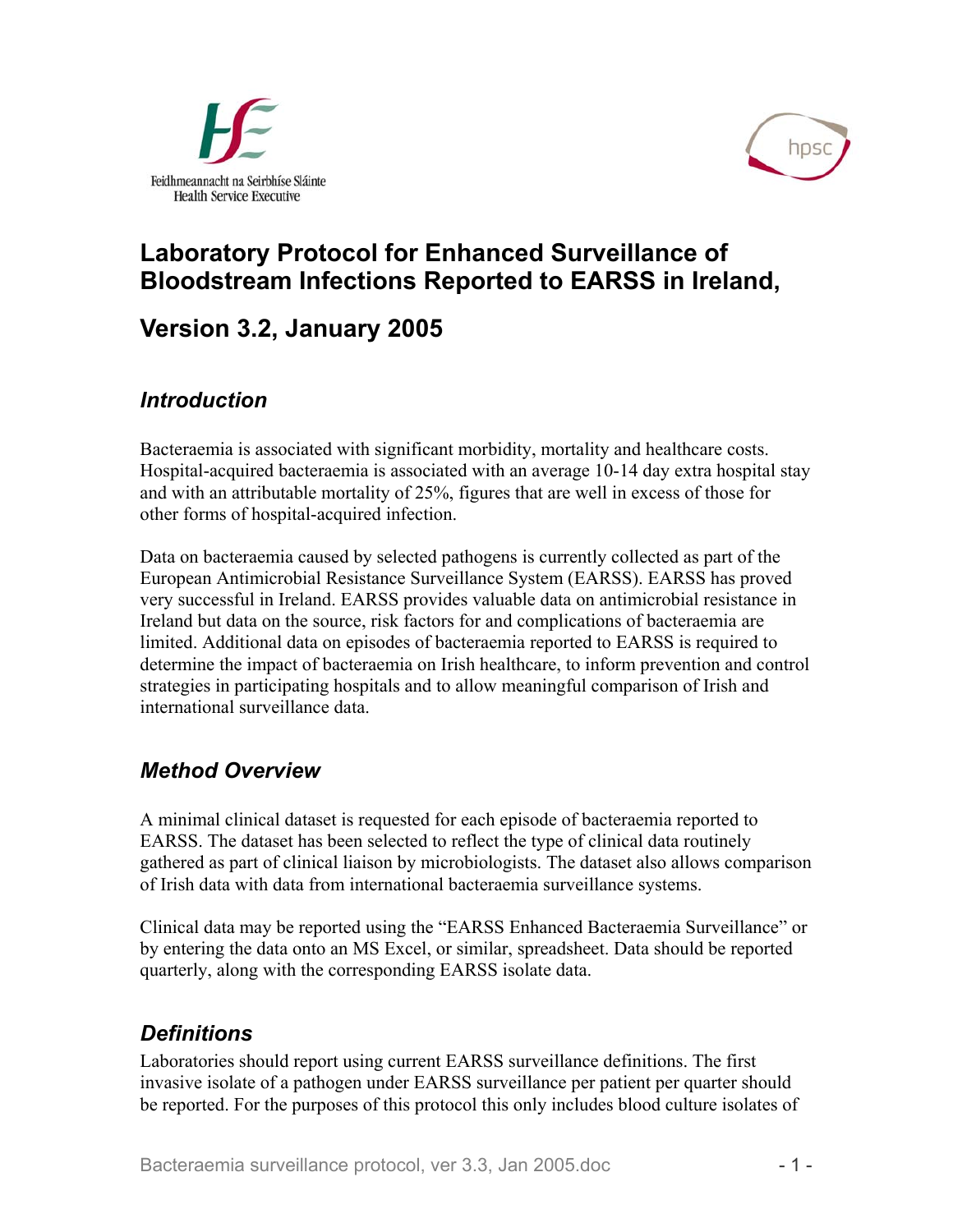*Staphylococcus aureus, Streptococcus pneumoniae* and *Escherichia coli, Enterococcus faecium* and *E. faecalis*. No data on CSF isolates of these organisms are requested as part of this enhanced surveillance but laboratories should continue to report them under the usual EARSS system and, where necessary, should provide meningitis enhanced surveillance data separately.

## *Clinical Data Collection Form*

This form has been produced using Teleforms© and the form should only be marked in the tick boxes and data fields provided. **Any additional comments or clarifications relating to an individual report should be entered in the space provided at the bottom of the data collection form.**

The data collection form may be photocopied. If using a photocopied version of the form please ensure:

- **The square location blocks are present in each of the four corners of the**  o **form**
- o **The laboratory number is correct for your laboratory** (i.e. you should only photocopy your laboratory forms for use within your own laboratory and not for use by other EARSS participating laboratories)

Laboratories can supply the same information on MS Excel worksheets provided the same data fields as the clinical data form are included. If providing the data using an Excel worksheet the following convention should be followed for naming the Excel file:

### **EARSSClinDataXXX\_ddmmyy**

XXX = EARSS Laboratory ID number

ddmmyy = specimen date of the last record entered in the Excel sheet e.g. For laboratory number 123 reporting for quarter 1 2004, where the last clinical record entered in the Excel sheet relates to an organism isolated from a blood culture taken on 25th March 2004, the file would be named *EARSSClinData123\_250304* 

### **Section 1: Patient details**

The data in this section of the collection form are used to match the clinical data for each episode to the corresponding EARSS isolate data for the same episode. Therefore it is vital that the patient number/chart number and date of birth (or age) **match those included in the corresponding EARSS isolate form or WHONET line listing**.

**Date of admission** refers to the most recent date of admission to the participating hospital. In the case of patients transferred from another institution the date of transfer should be used, not the date of admission to the referring institution.

The **date specimen taken** refers to the date the first positive blood culture, i.e. the blood culture reported to EARSS for that episode, was taken.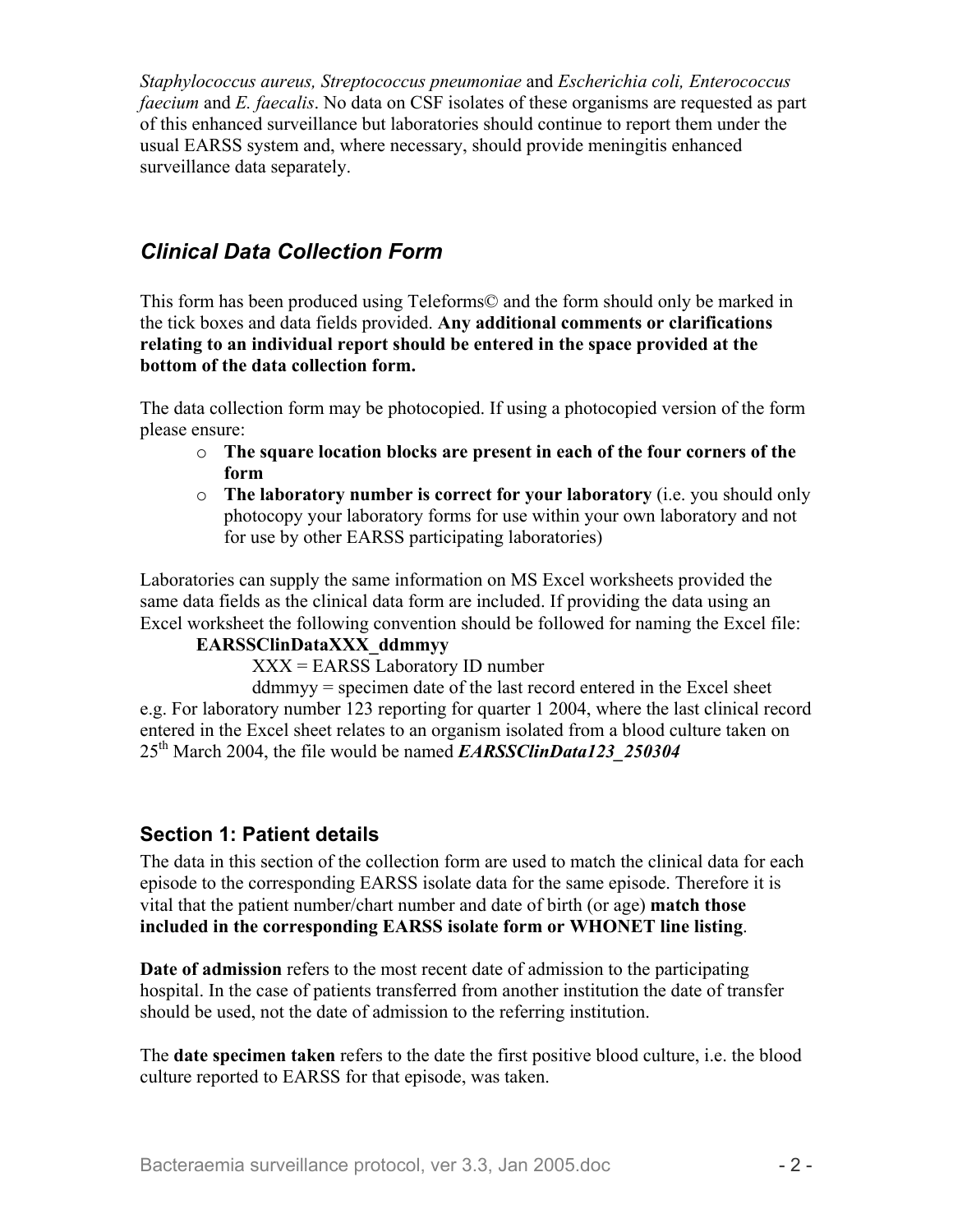**Patient admitted from community** refers to patients admitted from their usual or temporary residence in the community. This includes sheltered accommodation, retirement homes and other long-term care facilities that **do not** provide continuous nursing care or where the residents are generally ambulatory.

**Patient admitted from long-term healthcare facility** includes any long-term care facility that provides continuous nursing or medical care, such as nursing homes, psychiatric hospitals or rehabilitation hospitals.

## **Section 2: Outcome**

Please indicate if the patient has been discharged, is deceased or still in hospital. Date of discharge/death should be indicated, as should the location of the patient at the time of form completion, i.e. discharged to community / long-term care facility or transferred to another acute hospital.

If, at the time of form completion, the outcome is unknown or if the patient is still in hospital, then the information should be supplied at the end of the following quarter when the collated, linked data are usually checked. If the information is still unknown or if the patient is still in the hospital at more than 90 days after the date of isolation then further attempts need to be made to obtain this data.

## **Section 3: Bacteraemia acquisition**

This section on hospital or community acquired infection has been extended to include "healthcare associated" as described by Friedman *et al* (2002 *Annals of Internal Medicine* **137:** 791-8).

The infection is categorised as being **community acquired** if the first positive blood culture was collected within 48 hours of admission; as **hospital acquired** if a positive blood culture was obtained from a patient who had been hospitalised for 48 hours or longer; and as **healthcare associated** if a positive blood culture was obtained from the patient at the time of hospital admission or within 48 hours of admission AND the patient fulfilled any of the following criteria:

- 1. Received intravenous therapy at home, received wound care or specialised nursing care through a healthcare agency, family or friend, or had selfadministered intravenous medical therapy within 30 days before the onset of the infection. Patients whose only home therapy was oxygen use are excluded.
- 2. Attended a hospital or haemodialysis clinic or received intravenous chemotherapy in the last 30 days before the infection.
- 3. Was hospitalised in an acute care hospital for two or more days on the 90 days before the infection.
- 4. Residing in a nursing home or long-term care facility.

### **Section 4: Organism and laboratory**

#### **Laboratory number**

This is the EARSS laboratory number and should match the number included on EARSS isolate forms or WHONET reports.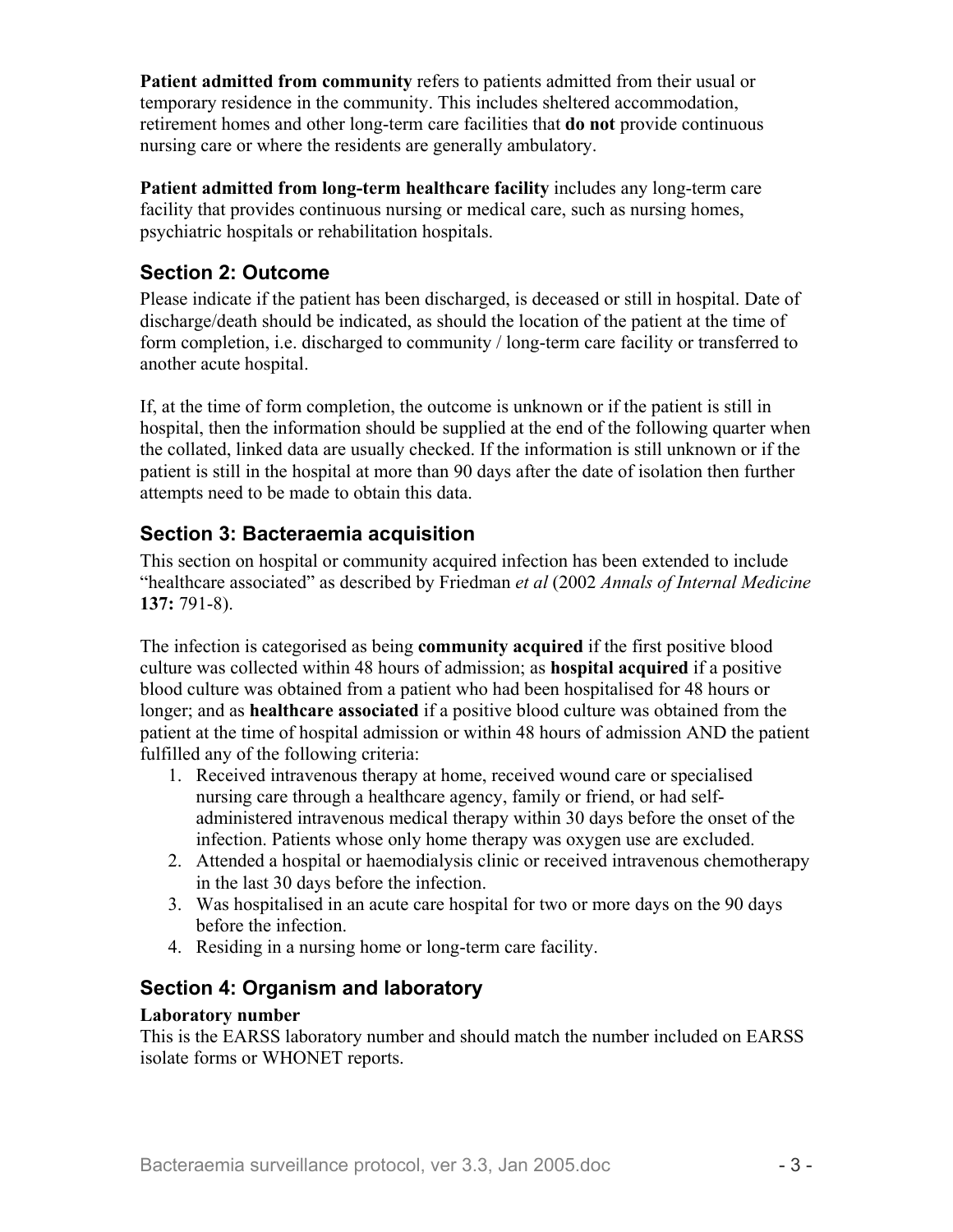#### **Pathogen**

The EARSS pathogen being reported should be indicated and must match the isolate reported on **the corresponding EARSS isolate form or WHONET line listing**.

#### **Laboratory specimen number**

The specimen number must match the number given on **the corresponding EARSS isolate form or WHONET line listing.** Particular care should be taken to ensure the specimen number reported on both forms match in the situation where a patient has more than one positive blood culture with the same organism as part of the same infective episode.

#### **Clinical significance**

EARSS is primarily designed for surveillance of antimicrobial resistance and so does not distinguish clinically significant invasive isolates from contaminants or clinically insignificant isolates. For the purposes of clinical surveillance, and to allow comparison with international surveillance systems, it is important to indicate whether or not an isolate is considered clinically significant. A clinical data form should still be completed, even if the isolate is not considered to be clinically significant.

In most instances the decision on whether an isolate is clinically significant or not should be made by the clinical microbiologist at the participating hospital and/or the clinician responsible for the patient's care.

### **Section 5: Risk factors**

Any intrinsic or extrinsic risk factors that may be associated with the bacteraemia should be indicated. If a patient has a risk factor not included on the given list then this should be detailed in the text box provided.

If data on risk factors are not available please tick the box marked **"Unknown"**.

If none of the risk factors listed is present and there are no other known risk factors please tick the box marked **"No identifiable risk factor".** 

#### **Intensive care unit**

Tick this box if the patient was in the intensive care unit (ICU) at the time the blood culture was taken **or** was in ICU in the 48 hours prior to the blood culture being taken. Note that ICU does **not** include coronary care units and other high dependency units. If the patient has been in ICU please enter the date of admission to the ICU and date of discharge from the ICU.

If, at the time of completion of the form, the patient is still in the ICU then this information should be supplied at the end of the following quarter when the collated, linked data are usually checked.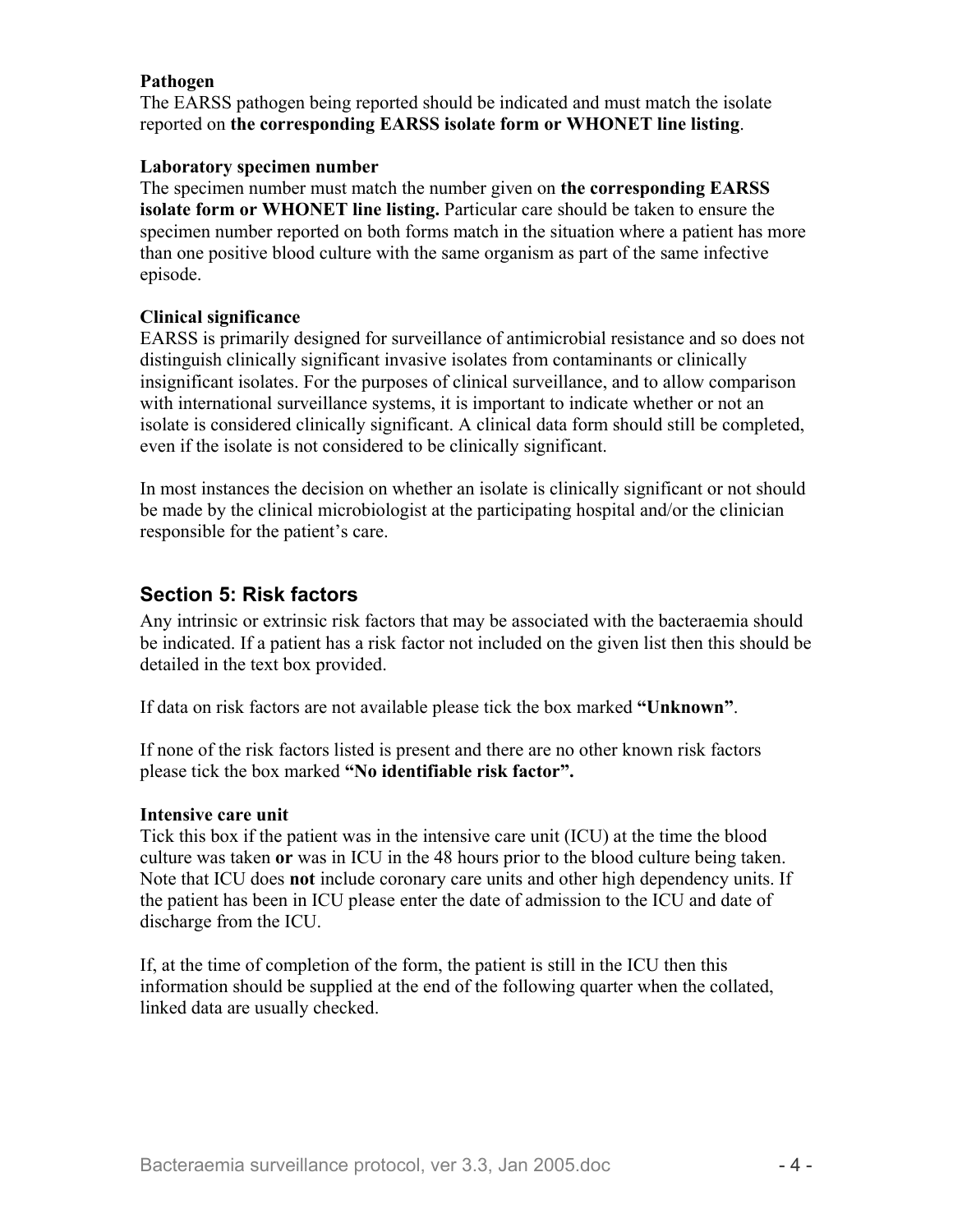## **Section 6: Primary source of bacteraemia**

The most likely primary source for the bacteraemia, if known, should be indicated. In most cases the clinical microbiologist in the participating hospital and/or the clinician responsible for the patient's care should determine this.

If the likely primary source is not included on the given list this should be detailed in the text box provided.

If data on the primary source are not available please tick the box marked **"Unknown"**.

If no primary source can be identified, despite the availability of relevant clinical data, please tick the box marked **"No identifiable primary source".** 

#### **Central venous catheter**

If a central venous catheter (CVC) is considered as the primary source of bacteraemia, please indicate whether this fulfils microbiological or clinical criteria, using the following definitions:

One or more positive blood cultures from a patient with an indwelling CVC, **or** one or more positive blood cultures taken within 48 hours of removal of the CVC **and:** 

**Microbiological criteria** (one or more of the following)

- Ouantitative CVC culture  $\geq 10^3$  CFU/ml or semi-quantitative CVC culture  $> 15$ CFU (same organism as blood culture isolate)
- Ouantitative blood cultures with CVC blood sample to peripheral blood sample ratio of >5 (same organism from both specimens)
- Differential delay of positivity of blood cultures: CVC blood sample culture positive 2 hours or less before peripheral blood culture (blood samples drawn at the same time and same organism from both specimens)
- Positive culture from pus from insertion site with the same organism as blood culture

**Clinical criteria** (one or more of the following in the absence of microbiological criteria)

- Local inflammation or purulent discharge from CVC insertion site
- Resolution of fever within 12 hours of catheter removal and no other source of bacteraemia identified

### **Section 7: Secondary focus of bacteraemia**

If the bacteraemia affects one or more secondary sites these should be indicated. If an abscess or collection has developed as a result of the bacteraemia the abscess/collection site(s) should be detailed in the text box provided.

If a secondary focus is not included on the given list this should be detailed in the text box provided.